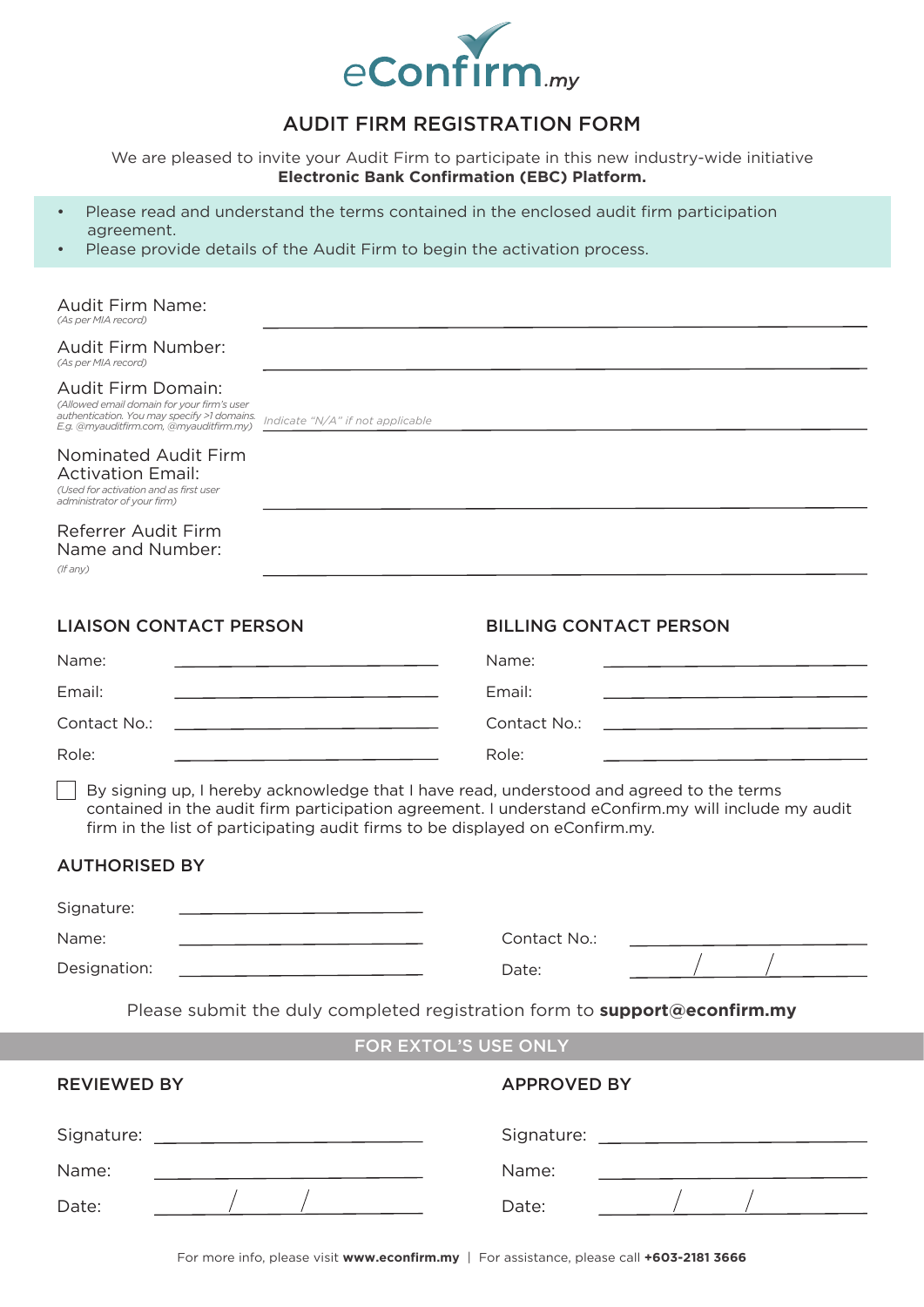BY SIGNING THE E-CONFIRM.MY PLATFORM AUDIT<br>FIRM REGISTRATION FORM (HEREINAFTER FIRM REGISTRATION REFERRED TO AS "**AF REGISTRATION FORM**"), YOU HAVE READ, UNDERSTOOD AND ACCEPTED THE TERMS AND CONDITIONS OF THIS AGREEMENT.

### **BETWEEN**

**Extol Corporation Sdn Bhd** (Company No: 121135-U) a private limited company incorporated and having its business office at 1-40 -1, Menara Bangkok Bank, 1, Berjaya Central Park, No. 105, Jalan Ampang, 50450 Kuala Lumpur (hereinafter referred to as the "**Provider**")

### **AND**

The Audit Firm, whose details are set out and defined in the AF Registration Form (hereinafter referred to as "**Audit Firm**");

Both are collectively referred to as the "**Parties**" and a "**Party**" shall mean each and any one of them.

### **WHEREAS**

- i. The Provider has been appointed by the Malaysian Institute of Accountants (hereinafter referred to as "**MIA**") in accordance with the Collaboration Agreement signed between the Provider and MIA on 12<sup>th</sup> June 2018 ("Collaboration Agreement") to provide an Industry-wide Electronic Bank Confirmation Platform (hereinafter referred to as "**Platform**") that is to be used by the registered auditors and banks operating in Malaysia to facilitate the online Bank Confirmation process through a secure webbased Platform.
- ii. The Audit Firm is a registered member of MIA and desirous to participate in the Platform to facilitate the online Bank Confirmation process in Malaysia, upon the terms and conditions hereinafter contained.

#### **THE PARTIES HEREBY AGREE AS FOLLOWS:-**

#### **1. Interpretations**

In this Agreement unless a contrary intention appears: -

- 1.1 words importing the singular include the plural and words importing the plural include the singular;
- 1.2 words importing the masculine gender include the feminine and neuter genders;
- 1.3 words importing persons include a corporation, partnership, a firm and a body neuter genders;
- 1.4 the laws of Malaysia shall apply to this Agreement irrespective of the place of execution by the Parties;
- 1.5 unless otherwise provided, all references to sums of money shall refer to the Malaysian currency (Ringgit Malaysia);
- 1.6 "includes" and "including" shall mean including without limitation;
- 1.7 any part of speech or grammatical form of a word or phrase defined in this Agreement has a corresponding meaning;
- 1.8 clause headings are inserted for convenience only and shall not in any way affect the interpretation or construction thereof;
- 1.9 for the purpose of calculating any period of time stipulated herein, or where an act is required to be done within a specified period after or from a specified date, the period is inclusive of the time and begins to run from the date so specified;
- 1.10 if a payment or other act must be made or done on a day that is not a Business Day, then it must be made or done on the next Business Day.
- 1.11 references to any statutes, statutory provisions, rules, regulations, directives, orders or by-laws refers to the same as from time to time amended, extended or reenacted and shall include all subsidiary instruments made thereunder;
- 1.12 references to "law" refer to those laws, statutes, common law, rules and regulations in force from time to time or applicable in Malaysia;
- 1.13 references to writing shall include any handwriting, typewriting, printing, electronic storage, transmission, or any other method of recording information in a form capable of being preserved.
- 1.14 references to "day" or "days" shall mean a twenty-four (24) hours period as in one (1) calendar day; and
- 1.15 the AF Registration Form attached hereto shall form part of the Agreement and shall be read and construed as an integral part of this Agreement;

### **2. Definitions**

- 2.1 "**Auditor**" means the MIA member in public practice approved as a company auditor under the Companies Act, and whose approval has not been revoked;
- 2.2 "**Authoriser**" means the Audit Firm's customer that authorises the Audit Firm to submit the Bank Confirmation request to the Respondent Bank through the Platform and the signature provided in the bank confirmation request letter is in accordance with the mandate for the conduct of the customer's Bank account;
- 2.3 "**Bank Confirmation**" means the process used by the auditors as a means of obtaining audit evidence in relation to audit clients' account balances, facilities, transactions and other relationships with the banks under the International Standard on Auditing (ISA) 505 External Confirmations;
- 2.4 "**Bank Confirmation Reply Letter**" means the Bank Confirmation reply document from the Respondent Bank to the Audit Firm for the purpose of the Bank Confirmation process;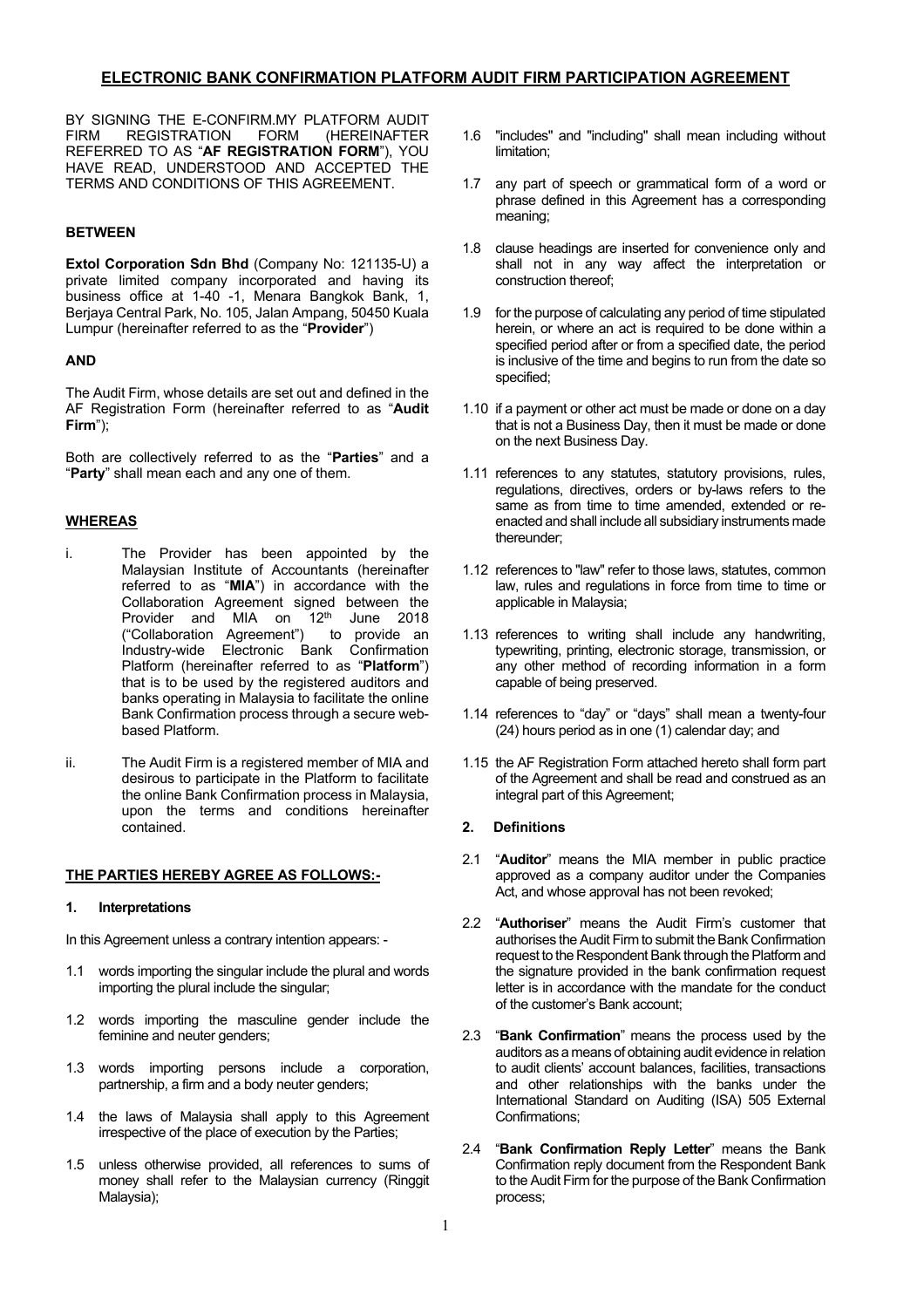- 2.5 "**Bank Confirmation Request Letter**" means the request letter from audit firm to bank which was duly signed by the Authoriser to allow the Audit Firm/Auditor to upload the Authoriser's company information on the Platform for purpose of the Bank Confirmation process herein contained;
- 2.6 "**BNM**" means Central Bank of Malaysia (Bank Negara Malaysia);
- 2.7 "**Business Hours**" means the period between 9.00 a.m. – 6.00 p.m. from Monday to Friday excluding any which is a public holiday in the Federal Territory of Kuala Lumpur
- 2.8 "**Confidential Information**" means all oral or written information of any kind, whether in printed or electronic format, including but not limited to technical information, data, know-how and information relating to any of the Parties' (or its respective parent or subsidiary company's) business, marketing strategies, financial condition and operations whether or not labelled as "Confidential" and submitted by any Party to the other Party, whether before or after the Effective Date, for the purposes relating to this Agreement. Confidential Information includes the terms and conditions of this Agreement;
- 2.9 "**Electronic Bank Confirmation**" means the to process the Bank Confirmation via the Internet through the Platform;
- 2.10 "**Effective Date**" means the date on which this Agreement comes into effect, namely the date of signing of the AF Registration Form by the Audit Firm;
- 2.11 "**Intellectual Property Rights**" means all patents, patent applications, know-how, trademarks, service marks, trade mark applications, service mark applications, trade names, brands, logos, registered or unregistered designs, programs, software and all its copies, modifications and merge portions thereof, source codes, object codes, domain names, trade secrets, copyrights, goodwill or other similar rights or obligations including enhancements, improvements, and derivative works, either presently existing or hereinafter arising, whether registered or unregistered, or other industrial or intellectual property right subsisting in any territory or jurisdiction in the world.
- 2.12 "**PDPA**" means the Personal Data Protection Act 2010;
- 2.13 "**Respondent Bank**" means any bank registered under the Platform to receive the Bank Confirmation requests from the Audit Firm through the Platform; and
- 2.14 "**Website**" mean the website (www.econfirm.my) where the Platform is made accessible to both the Auditor/Audit Firm and the Respondent Bank and any website owned and/or controlled by the Provider's subsidiaries.

### **3. The Platform**

- 3.1 The Platform is an online system that is accessible via the Website to facilitate the Bank Confirmation process between the Audit Firm and the Respondent Bank.
- 3.2 The Platform shall provide the following features and functions:-
- 3.2.1 To receive the Bank Confirmation request together with the Bank Confirmation Request Letter and other necessary authorisation from the Audit Firm and to forward the same to the Respondent Bank; and
- 3.2.2 To receive the Bank Confirmation Reply Letter from the Respondent Bank and to forward the same to the Audit Firm.

### **4. Platform as a Venue**

The Platform only acts as a venue to facilitate the Bank Confirmation process between the Audit Firm and the Respondent Bank. The Parties hereby agree that the Provider and its Platform are not involved, directly or directly, in the actual Bank Confirmation process between the Audit Firm, the Auditor and the Authoriser.

### **5. Platform Fee**

- 5.1 In consideration of the Audit Firm having access to the Platform for purpose of the Bank Confirmation process, the Audit Firm shall pay to the Provider a fee of **Ringgit Malaysia Fifteen (RM15-00) only** for each Bank Confirmation Reply Letter (hereinafter referred to as "**Platform Fee**") received from the Respondent Bank through the Platform.
- 5.2 The Platform Fee shall exclude any applicable government tax that maybe required from time to time.
- 5.3 The Audit Firm shall pay the Platform Fee to the Provider within thirty (30) days from the date when the Bank Confirmation Reply Letter is uploaded by the Respondent Bank (hereinafter referred to as "**Confirmation Date**") or the invoice date whichever is later.
- 5.4 In the event that the Audit Firm shall fail, refuse and/or neglect to pay the Platform Fee due and owing to the Provider within the stipulated time period, the Provider shall then be entitled to take such steps as the Provider deems fit in its absolute discretion including but not limited to suspending the access of the Audit Firm to the Platform and recovering such sum due together with interest thereon at ten per centum (10%) per annum, calculated on a daily basis, from the due date to the date of payment, together with the costs and expenses incurred by the Provider in the process thereof, as a debt due from the Audit Firm.
- 5.5 The Provider may revise the Platform Fee from time to time in consultation with the MIA. Any revision to the Platform Fee shall be notified to the Audit Firm with ninety (90) days prior notice to be published on the Website.

### **6. Obligations and Responsibilities**

- 6.1 The Provider's Obligations and Responsibilities
	- 6.1.1 The Provider shall provide the Platform with related technical and operation support.
	- 6.1.2 The Provider shall comply with all relevant laws, regulations and BNM guidelines in providing the Platform.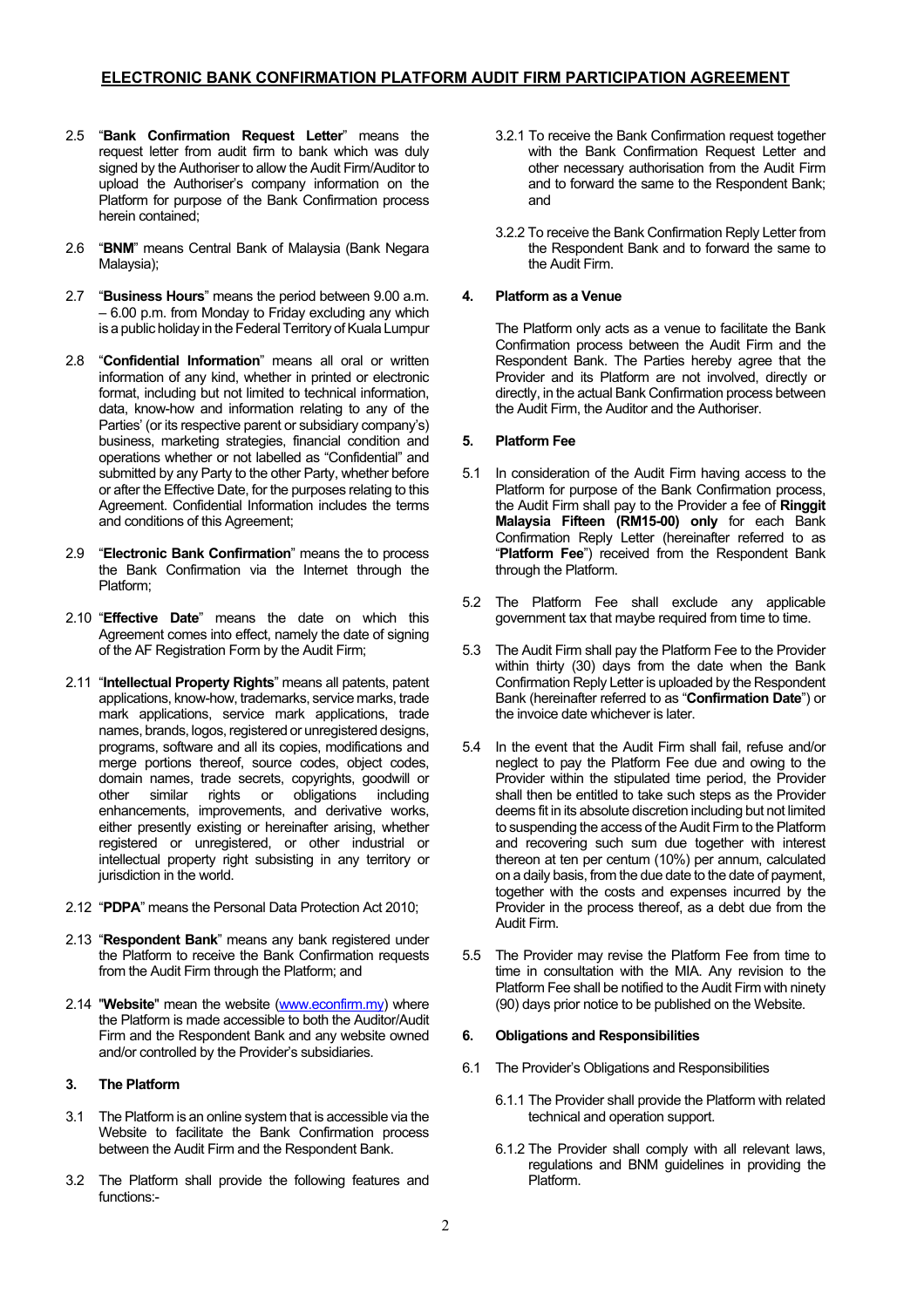- 6.1.3The Provider shall ensure that the Authoriser's financial information provided by the Audit Firm on the Platform remains secure and protected at all times save and except if the data breach of the Authoriser's financial information is solely caused by the Audit Firm, Auditor and/or any other party not related to the Provider.
- 6.1.4 The Provider is not a bank and shall not be regarded as the Respondent Bank for any Bank Confirmation.
- 6.1.5 The Provider shall not use the Bank Confirmation Request Letter and Bank Confirmation Reply Letter uploaded to the Platform for any purposes, other than those set out in this Agreement.
- 6.2 The Audit Firm's Obligations and Responsibilities
	- 6.2.1The Audit Firm shall only submit the Bank Confirmation request together with the Bank Confirmation Request Letter and the authorisation document addressed to the Respondent Bank, duly signed by the Authoriser, through the Platform.
	- 6.2.2 The Audit Firm shall be responsible to register all the Auditors and other users of the Audit Firm on the Platform to:
		- 6.2.2.1 submit the Bank Confirmation request to the Respondent Bank;
		- 6.2.2.2 manage the correspondence with the Respondent Bank through the Platform; and
		- 6.2.2.3 download the Bank Confirmation Reply Letter provided by the Respondent Bank.
	- 6.2.3 The Audit Firm shall be responsible to nominate at least one administrator to administrate its users on the Platform.
	- 6.2.4 The Audit Firm shall procure the Bank Confirmation Request Letter from the Authoriser and upload it on the Platform.
	- 6.2.5 The Audit Firm shall endeavour to download all the Bank Confirmation Reply Letter uploaded by the Respondent Bank on the Platform within fourteen (14) days from the Confirmation Date. The documents uploaded by Audit Firm and Respondent Banks will be retained in the Platform for a maximum period of six (6) months and will be purged from the Platform thereafter.
	- 6.2.6 The Audit Firm shall comply with any applicable tax obligation under the law from its use of the Platform pursuant to this Agreement wherein all such obligations shall be solely borne by the Audit Firm.
	- 6.2.7 The Audit Firm shall pay the Platform Fee to the Provider as described in Clause 5 herein.

### **7. Support and Service Level**

- 7.1 The Platform shall operate twenty-four (24) hours daily and seven (7) days a week, except for the downtime which are caused by the scheduled maintenance or other factors beyond the Provider's control, including, without limitation, any force majeure event or Internet access or related problems beyond the demarcation point of the Provider's services or that of their direct subcontractors (i.e. beyond the point in the network where the Provider maintains the access and control over the Provider's services).
- 7.2 The customer service helpdesk and support of the Platform shall be made available to the authorised personnel (to a maximum of three (3) persons) from the Audit Firm by telephone or email in accordance with the Business Hours. Any changes to the time of service shall be notified to the Audit Firm by the Provider with thirty (30) days prior written notice.

### **8. Intellectual Property Rights**

- 8.1 The ownership of all rights, title and interest in and to all Intellectual Property Rights of the Platform developed under this Agreement shall at all times remain with the Provider and/or its affiliates. The Platform and any accompanying documentation shall be provided by the Provider and protected under the relevant applicable law.
- 8.2 Nothing in this Agreement shall be deemed to sell, transfer, convey or assign any right, title and interest in and to all Intellectual Property Rights of the Platform (or any part thereof) to any party in any way.
- 8.3 Without limiting the generality of the foregoing, the Audit Firm does not receive any right to any patent, copyright, trade secret, trademark or other intellectual property rights to the software or related documentation. All rights not expressly granted to the Audit Firm under this Agreement are reserved by the Provider and/or its affiliates.
- 8.4 The Audit Firm agrees to take all reasonable steps to protect the Platform and its documentation, trade secrets and Intellectual Property Rights from any unauthorised copying or use by any party. The Audit Firm shall not copy or disclose any of the Platform's documentation, trade secrets and Intellectual Property Rights to any other party without express written permission from the Provider.
- 8.5 Both Parties agree that the Provider does not (explicitly or tacitly) waive or forfeit any of its rights to which it is entitled by any law, contract or otherwise (now or in the future) in respect of the Intellectual Property Rights herein by virtue of entering this Agreement and it may resort to any available legal and/or equitable remedies, which may include a demand for actual or statutory damages, attorney fees, and injunctive relief in the event of any breach of the Intellectual Property Rights herein contained.

### **9. Confidentiality**

9.1 Each Party agrees and undertakes to protect the Confidential Information of the other Party, including without limitation, information relating to the technology on which the Platform is based, the business sales, marketing or technical operations of the other Party, using not less than the standard of care which it will use in dealing with its own Confidential Information and shall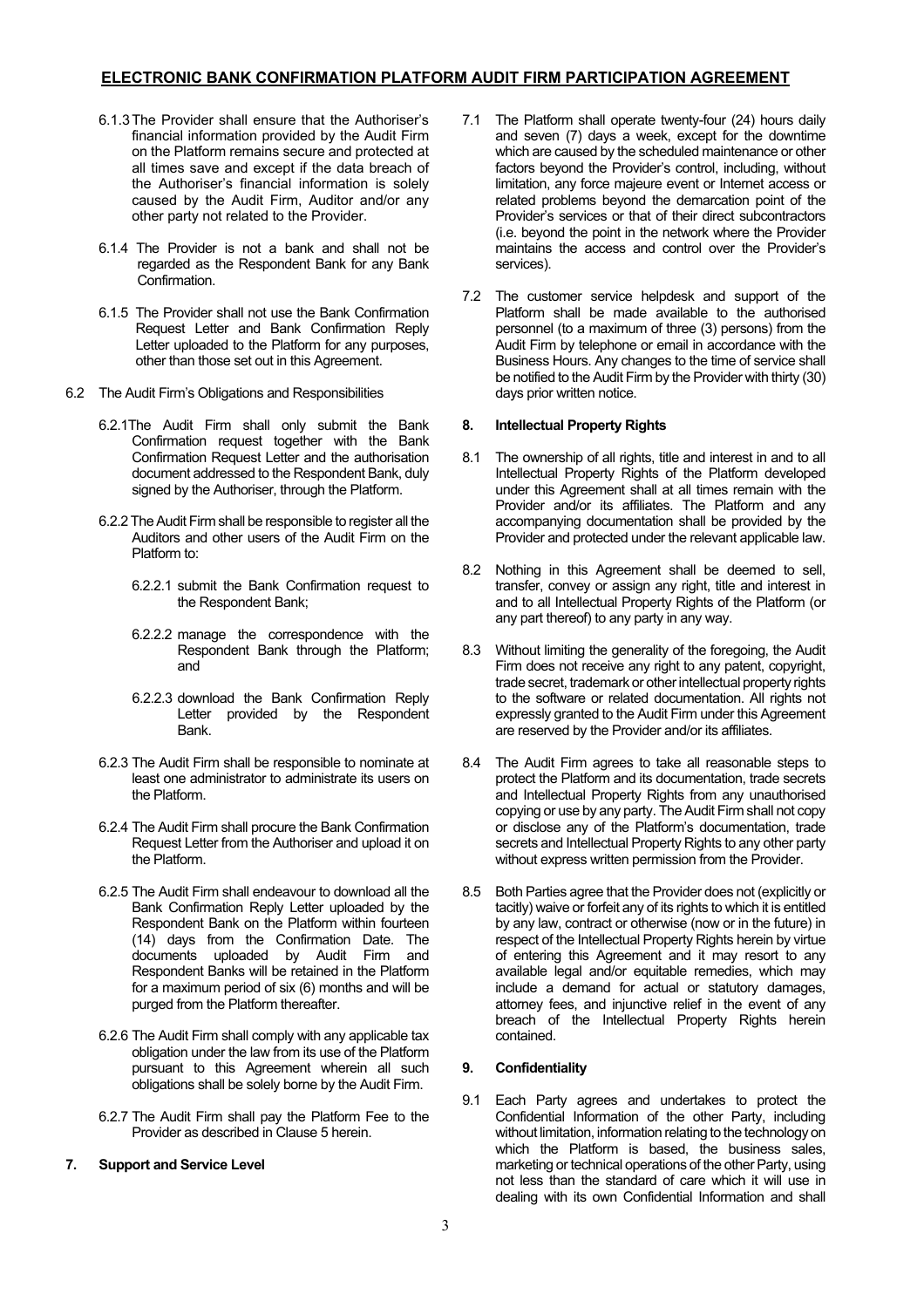ensure that the Confidential Information of the other Party is stored and handed in such a way as to prevent any unauthorised disclosure.

- 9.2 Each Party shall only make use of the other Party' Confidential Information to the extent required to fulfil its obligations under this Agreement and shall only disclose the Confidential Information of the other Party to its holding or related companies, employees, officers, agents, professional advisers, sub-contractors, bankers, potential investors or consultants (hereinafter collectively referred to as "**Recipients**") on a need to know basis. Each of the Parties shall ensure that its respective Recipients observe the confidentiality requirements under this Clause 9.
- 9.3 No Party shall disclose the Confidential Information of other Party to a third party, without such other Party's express written permission.
- 9.4 The foregoing obligations shall not apply, however, to any part of the Confidential Information which:
	- 9.4.1 was already in the public domain or becomes so through no fault of the party receiving the Confidential Information (hereinafter referred to as "**Receiving Party**");
	- 9.4.2 is independently developed by the Receiving Party;
	- 9.4.3 is approved for release by prior written authorisation by any of the Parties disclosing the Confidential Information;
	- 9.4.4 is required by law to be disclosed, whereupon the Party required to disclose the Confidential Information shall:
		- 9.4.4.1 notify the other Party of such actual or anticipated requirement;
		- 9.4.4.2 take all reasonable measures to oppose or restrict such disclosure, or to make such disclosure on terms which shall preserve as far as possible the confidentiality of the information;
		- 9.4.4.3 take all such steps as will permit the other Party to have a reasonable opportunity to oppose or to restrict such disclosure by lawful means; and
		- 9.4.4.4 endeavour to ensure that the Confidential Information is treated as disclosed in confidence.
- 9.5 These obligations of confidentiality shall survive the expiration or termination of this Agreement without limitation of time.
- 9.6 Each Party further agrees, upon termination for whatever cause of this Agreement to forthwith return to the other Party all documents and any materials received in connection with the Agreement containing any of the Confidential Information of the other Party.
- **10. PDPA Compliance**
- 10.1 Each Party acknowledges that as a result of entering into this Agreement, it may receive or obtain personal data from the other Party.
- 10.2 The Parties hereby agree to comply with the provisions of the PDPA in relation to the processing of any personal data disclosed to the other Party for the purpose of this Agreement to the extent that the same are applicable to the Parties.
- 10.3 Any personal data received in relation to this Agreement shall not be used for any other purpose except for the performance of this Agreement.
- 10.4 The obligations under Clause 10 herein shall survive the termination or expiration of this Agreement.

### **11. Indemnity**

- 11.1 In no event the Provider, its officers, directors, managers, affiliates, agents, subsidiaries, joint ventures, agents and/or employees make any representation or warranty with respect to, and no such party above shall have any liability to the Audit Firm or any third party for the acts or omissions of the Respondent Banks.
- 11.2 The Provider shall have no duty or obligation to verify any information displayed on the Platform to the Audit Firm or to any other party involved in the Bank Confirmation process herein.
- 11.3 The Audit Firm acknowledges and agrees that the Platform does not and shall not serve as the primary basis for any decision made by the Audit Firm and/or the Auditor and that the Provider is neither the Respondent Bank nor its representative.
- 11.4 Subject to Clause 11.6, the Audit Firm shall indemnify, defend, save, protect and hold the Provider, its directors, managers, officers, affiliates, agents, and employees harmless from and against any and all losses, liabilities, judgments, suits, actions, proceedings, claims (including, without limitation the third party claims), damages, costs and expenses (including solicitors' fees on a solicitor-client basis, court, arbitration and other costs of proceedings, bank interests and other costs incurred or suffered by the Provider in enforcing this indemnity), fines, and/or penalties resulting from or arising out of:-
	- 11.4.1 any negligence or wilful default by any person from the Audit Firm obtaining access to the Platform;
	- 11.4.2 any negligence or wilful default of any user acting under the authorisation and on behalf of the Audit Firm in connection with the use of the Platform; and/or
	- 11.4.3 any breach of the Agreement or any applicable law by the Audit Firm including but not limited to breach of confidence, privacy or any third party's rights.
- 11.5 Subject to Clause 11.6, the Provider shall protect and hold the Audit Firm harmless from and against any proven losses, suits, and claims resulting from or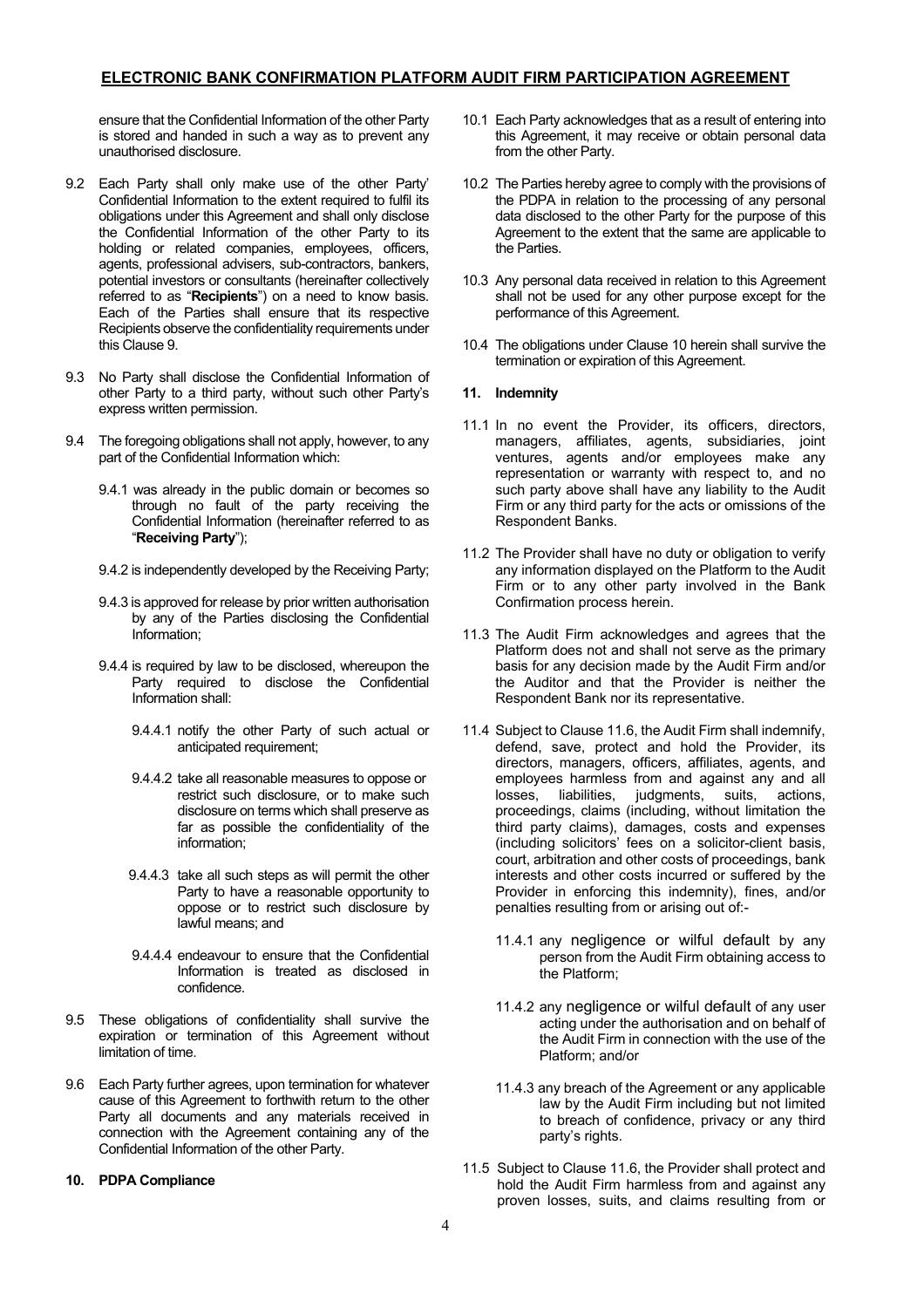arising out of any wilful default or unlawful act of the Provider under this Agreement which would amount to a breach of confidentiality and/or PDPA pursuant to Clauses 9 and 10 above.

11.6. Subject to Clause 11.4 and 11.5, no Party shall be liable to any other Party hereto for any special, indirect, incidental, punitive or consequential damages or losses arising out of or related to this Agreement.

### **12. Termination**

12.1 Termination for Non-Breach

This Agreement, as amended from time to time, will continue in effect unless and until terminated by any of the Parties in this Agreement upon six (6) months' written notice to the other Party, provided that this Agreement shall remain in effect with respect to any Bank Confirmation effected prior to such termination. Termination of this Agreement shall terminate all services provided by the Provider in respect of the Platform to the Audit Firm.

12.2 Termination for Breach

In the event any Party herein breaches any of its obligations of this Agreement under the terms of this Agreement: -

- 12.2.1 the non-defaulting Party shall give to the defaulting Party a written notice specifying such breach wherein the defaulting Party shall remedy such breach (if capable of remedy) within thirty (30) days from the date of receipt by the defaulting Party of the written notice; and
- 12.2.2 in the event that the breach is not remedied to the reasonable satisfaction of the non-defaulting Party, the non-defaulting Party shall have the right to forthwith terminate this Agreement by giving ninety (90) days' written notice to the defaulting Party.
- 12.3 Upon termination, the obligations of each Party under this Agreement will be terminated forthwith subject to rights accruing from such antecedent breaches. Any right or remedy to which any Party is or may become entitled under this Agreement or as a consequence of the other's conduct may be enforced separately or concurrently with any other right or remedy arising by operation of law.
- 12.4 Notwithstanding anything contained herein, each Party's continuing obligations under this Agreement and the terms, including, without limitation, those relating to "Indemnity", "PDPA Compliance", and "Confidentiality", will survive the termination of this Agreement.

### **13. Dispute Resolution**

- 13.1 In the event of any dispute or claim arising out of this Agreement, the Parties shall use all reasonable efforts to amicably resolve such dispute or claim in good faith, by way of a negotiation.
- 13.2 Any dispute, controversy or conflict arising out of or in connection with this Agreement which cannot be resolved by mutual consultation by the Parties within thirty (30)

days from the date such dispute, controversy or conflict arises, may be finally settled by arbitration at the Asian International Arbitration Centre (hereinafter referred to as "AIAC") by an arbitrator to be mutually appointed by the Parties or be adjudicated by any courts of law in Malaysia.

- 13.3 If the Parties are unable to agree to the appointment of an arbitrator within seven (7) days of one Party giving the other Party notice to arbitrate any dispute, controversy or conflict arising out of or in connection with this Agreement, any Party may request the Director of AIAC to appoint an arbitrator.
- 13.4 The language to be used in the arbitral proceedings shall be English and the proceedings shall be held in Kuala Lumpur, Malaysia according to the rules of procedure as determined by the Arbitration Act 2005 or such other prevailing law from time to time.
- 13.5 The award of the arbitrator shall be final and binding upon the Parties.
- 13.6 Notwithstanding the provisions above, the Parties shall not be precluded from making an application to a court of competent jurisdiction for any claim for specific performance, injunctive or any other reliefs.

### **14. Force Majeure**

The Parties shall be released from their respective obligations if there is any total or partial failure of performance by any Party of its duties and obligations under this Agreement occasioned by any act of God, fire, flood, lightning, act of government or state, war, riot, civil commotion, insurrection, embargo, labour disputes of whatever nature and any other reason beyond the control of any Party provided that such failure of performance due to any of the reason above continues for a period of more than three (3) months and substantially affects the commercial intention of this Agreement.

### **15. Rights Cumulative**

All rights granted to the Parties shall be cumulative and no exercise by any of the Parties of any right under this Agreement shall restrict or prejudice the exercise of any other right granted by the Agreement or otherwise available to it.

### **16. Severance**

If any provision of this Agreement is declared by any judicial or other competent authority to be void, voidable, illegal or otherwise unenforceable, the Parties shall amend that provision in such reasonable manner as to achieve the intention of the Parties under this Agreement without illegality or at the discretion of the Provider and the offending provision may be severed from this Agreement and the remaining provisions of this Agreement shall remain in full force and effect.

### **17. Waiver**

The failure by any of the Parties to enforce at any time period any one or more of the terms or conditions of this Agreement shall not be a waiver of them or of the right at any time subsequently to enforce all terms and conditions of this Agreement.